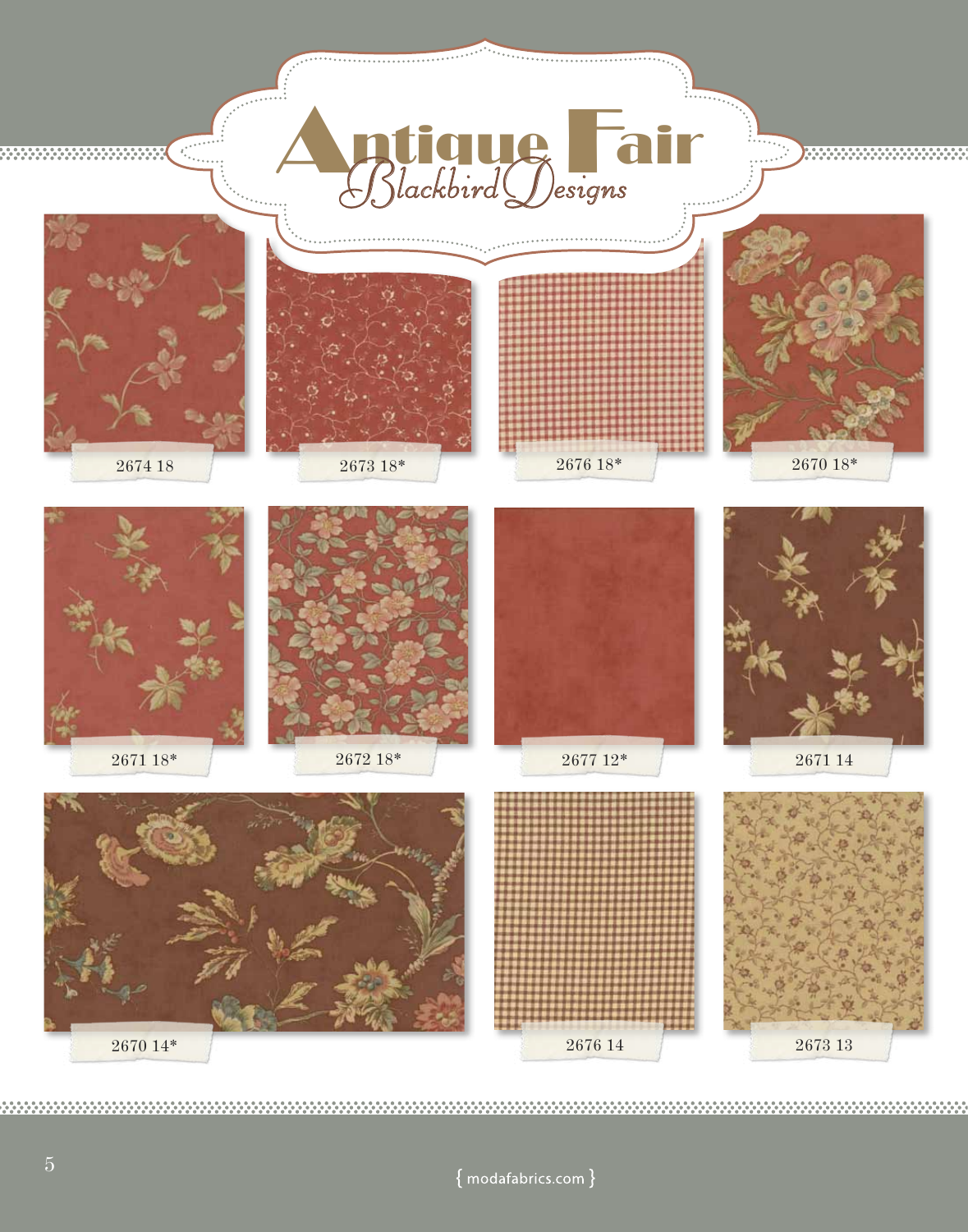



. . . . . . . . . . . . . . . . . .

when they were young: Barb's mom was an accomplished seamstress who taught Barb garment sewing. Her grandmother spent her days with them, sewing by hand while Barb's mom sewed for clients on her machine.

Alma also sewed clothing when she was young, learning primarily in her home economics classes. When she was  $22$ , she took a quilting class and was hooked. Her four children provided the inspiration to continue. "When your kids are little, everything you do lasts 15 minutes," she says, citing laundry and meals as examples. "Quilting was something permanent. $\dot{ }$ 

Alma eventually taught quilting classes and that's where she met Barb. "She took a few classes and I told her 'Don't come back. You're ready to start designing on your own!'" says Alma.

In 1999 they joined forces as Blackbird Designs, and in 2001 they started designing fabrics for Moda. To date, they've created numerous lines, some of which are based on the antique samplers that also inspire their cross stitch patterns.

Alma says their designs reflect a commitment to women's traditional art forms. Yet rather than passing quilting down, as is typical in most families, they've both passed it back up, to an older generation. Alma's grandmother completed three quilts after Alma taught her to quilt at age 75. And though Barb's mom claimed she wasn't interested in "sewing all those little pieces," today she stitches blocks for Barb to appliqué. "Appreciating a needle and thread is in my genes," says Barb.

moda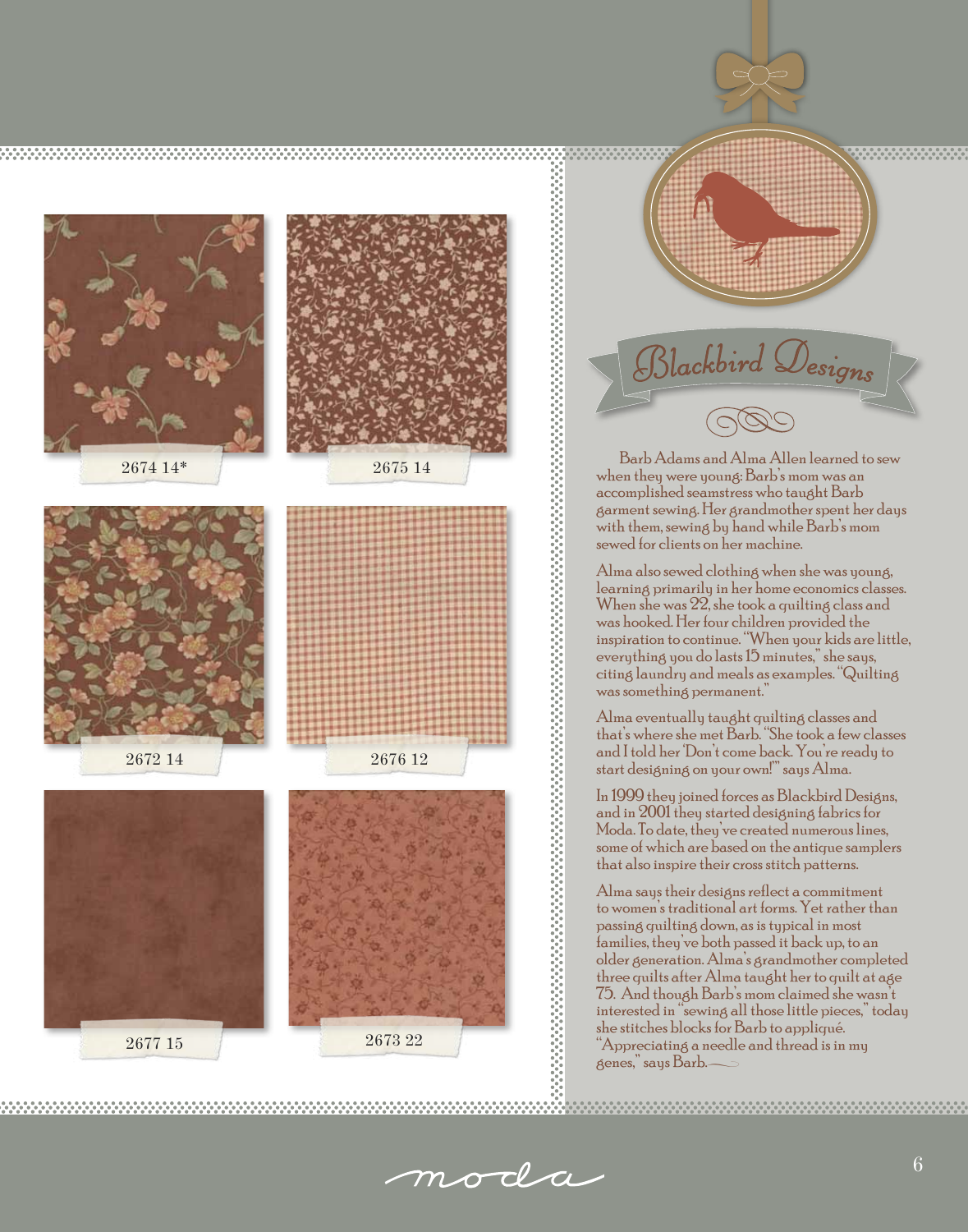

 ${modafabrics.com}$